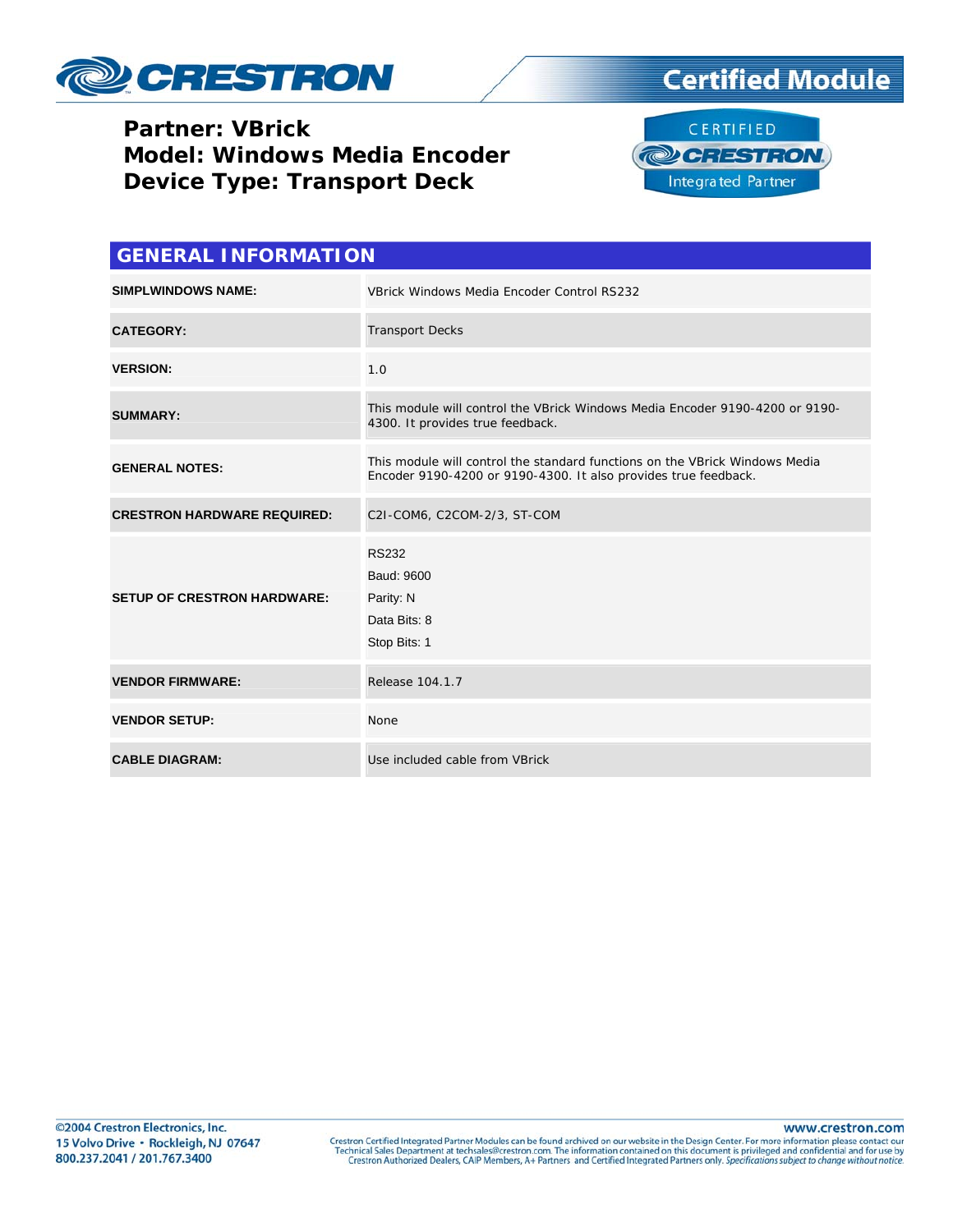

#### **Partner: VBrick Model: Windows Media Encoder Device Type: Transport Deck**

## **Certified Module**



| <b>CONTROL:</b>                         |   |                                                                                                                                                                                                                                                                                                                                                                                                                                                      |  |  |
|-----------------------------------------|---|------------------------------------------------------------------------------------------------------------------------------------------------------------------------------------------------------------------------------------------------------------------------------------------------------------------------------------------------------------------------------------------------------------------------------------------------------|--|--|
| Slot_*_New_File_Name_Text_In            | S | Serial signal for the entry of a new file name for the desired slot. NOTE: THERE<br>ARE THREE SPECIAL CHARACTER SETS THAT CAN BE USED IN THE FILE<br>NAME. Example: Class121_>D>T will create a file name<br>Class121_mmddyyyhhmm<br>$>H$ or $>h$ = use the host name as the file name<br>1)<br>2)<br>$>$ D or $>$ d = append the start date to the end of the file name<br>3)<br>$>$ T or $>$ t = append the start time to the end of the file name |  |  |
| Slot_*_Send_New_File_Name               | D | Pulse to send the new file name to the VBrick for the desired slot.                                                                                                                                                                                                                                                                                                                                                                                  |  |  |
| Slot_*_Start_Archive                    | D | Pulse to start the encoder recording for the desired slot.                                                                                                                                                                                                                                                                                                                                                                                           |  |  |
| Slot_*_Stop_Archive                     | D | Pulse to stop the encoder recording for the desired slot.                                                                                                                                                                                                                                                                                                                                                                                            |  |  |
| Slot_*_Archive_Mode_*                   | D | Pulse to set the archive mode for the desired slot.                                                                                                                                                                                                                                                                                                                                                                                                  |  |  |
| Slot_*_Video_Input_*                    | D | Pulse to select the video input for the desired slot.                                                                                                                                                                                                                                                                                                                                                                                                |  |  |
| Slot_*_Audio_Input_*                    | D | Pulse to select the audio input for the desired slot.                                                                                                                                                                                                                                                                                                                                                                                                |  |  |
| Slot_*_Archive_IR_Enable/Disable/Toggle | D | Pulse to enable and disable IR control for the desired slot.                                                                                                                                                                                                                                                                                                                                                                                         |  |  |
| Slot_*_Destination_IP_Address_Text_In   | S | Serial signal for entry of the destination IP address for the desired slot.                                                                                                                                                                                                                                                                                                                                                                          |  |  |
| Slot_*_Send_IP_Address                  | D | Pulse to send the new destination IP address for the desired slot.                                                                                                                                                                                                                                                                                                                                                                                   |  |  |
| Slot_*_Destination_Host_Name_Text_In    | S | Serial signal for entry of the destination IP host name for the desired slot.                                                                                                                                                                                                                                                                                                                                                                        |  |  |
| Slot_*_Send_Host_Name                   | D | Pulse to send the new destination host name for the desired slot.                                                                                                                                                                                                                                                                                                                                                                                    |  |  |
| Slot_*_Destination_Port_Number_Text_In  | S | Serial signal for entry of the destination IP port number name for the desired slot.                                                                                                                                                                                                                                                                                                                                                                 |  |  |
| Slot_*_Send_IP_Address                  | D | Pulse to send the new destination IP port number for the desired slot.                                                                                                                                                                                                                                                                                                                                                                               |  |  |
| Slot_*_Destination_Type_*               | D | Pulse to select the destination type for the desired slot.                                                                                                                                                                                                                                                                                                                                                                                           |  |  |
| Slot_*_Poll_Enable                      | D | Hold high to enable polling for the desired slots.                                                                                                                                                                                                                                                                                                                                                                                                   |  |  |
| From_Device\$                           | S | Serial signal to be routed from a 2-way serial com port.                                                                                                                                                                                                                                                                                                                                                                                             |  |  |

www.crestron.com

Crestron Certified Integrated Partner Modules can be found archived on our website in the Design Center. For more information please contact our Technical Sales Department at techsales@crestron.com. The information contain